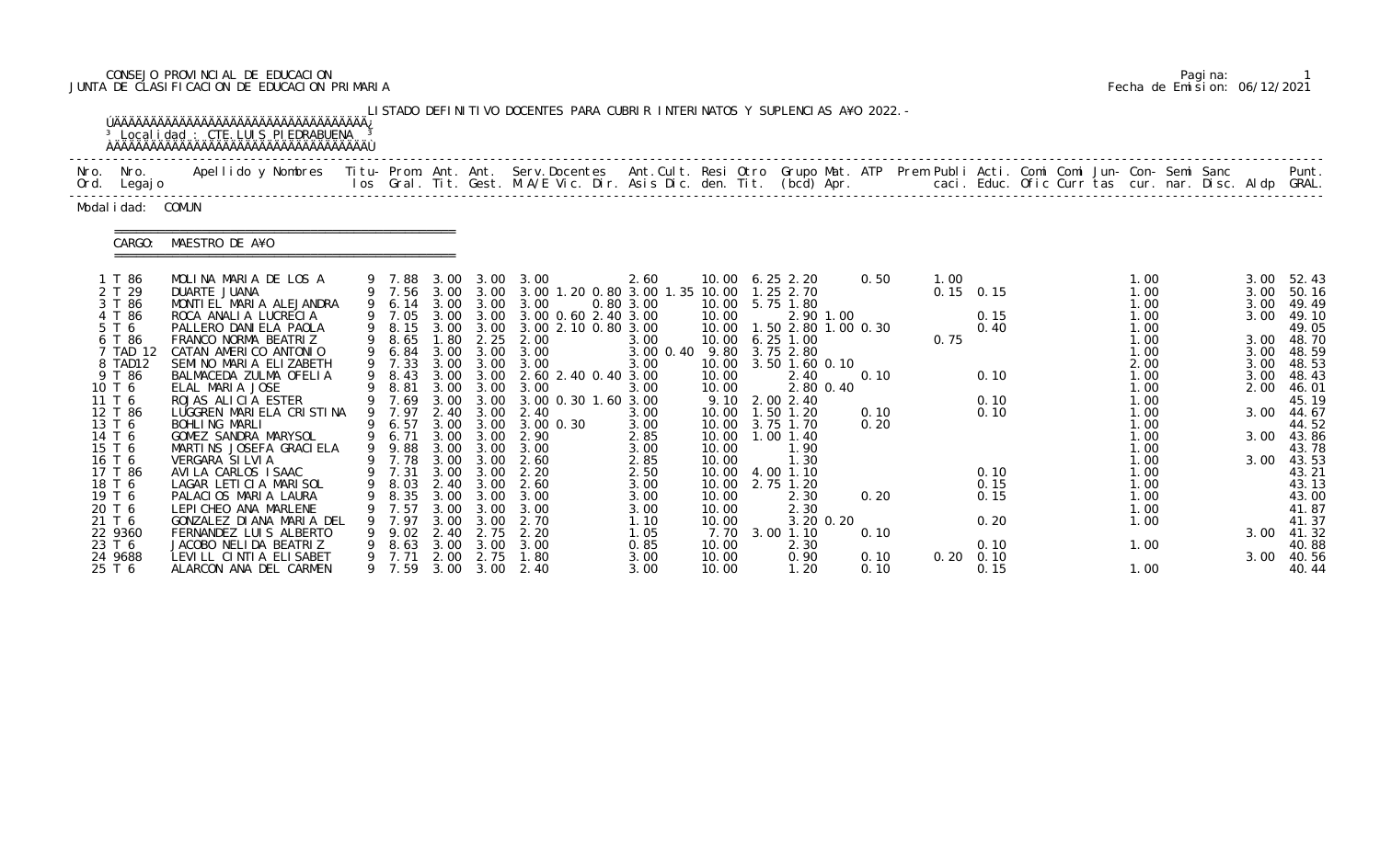# CONSEJO PROVINCIAL DE EDUCACION Pagina: 2 JUNTA DE CLASIFICACION DE EDUCACION PRIMARIA Fecha de Emision: 06/12/2021

|              |                                                                                                                                                                                                                                                               | <sup>3</sup> Local i dad : CTE. LUIS PI EDRABUENA                                                                                                                                                                                                                                                                                                                                                                                                                                                                                                                        |   |                                                                                                                                                                                                                                      |                                                                                                                     |                                                                                                                                              | LISTADO DEFINITIVO DOCENTES PARA CUBRIR INTERINATOS Y SUPLENCIAS A¥O 2022. -                                                                                                                                                    |                                                                                                                                                                                      |                                                                                                                                                                                            |                                                                                                                                                                                                                                               |                                                              |                                              |  |      |  |                                                                                              |                                                                                                                                                                                                                            |
|--------------|---------------------------------------------------------------------------------------------------------------------------------------------------------------------------------------------------------------------------------------------------------------|--------------------------------------------------------------------------------------------------------------------------------------------------------------------------------------------------------------------------------------------------------------------------------------------------------------------------------------------------------------------------------------------------------------------------------------------------------------------------------------------------------------------------------------------------------------------------|---|--------------------------------------------------------------------------------------------------------------------------------------------------------------------------------------------------------------------------------------|---------------------------------------------------------------------------------------------------------------------|----------------------------------------------------------------------------------------------------------------------------------------------|---------------------------------------------------------------------------------------------------------------------------------------------------------------------------------------------------------------------------------|--------------------------------------------------------------------------------------------------------------------------------------------------------------------------------------|--------------------------------------------------------------------------------------------------------------------------------------------------------------------------------------------|-----------------------------------------------------------------------------------------------------------------------------------------------------------------------------------------------------------------------------------------------|--------------------------------------------------------------|----------------------------------------------|--|------|--|----------------------------------------------------------------------------------------------|----------------------------------------------------------------------------------------------------------------------------------------------------------------------------------------------------------------------------|
| Nro.<br>Ord. | Nro.<br>Legaj o                                                                                                                                                                                                                                               | Apellido y Nombres - Titu- Prom. Ant. Ant. Serv.Docentes - Ant.Cult. Resi Otro Grupo Mat. ATP Prem Publi Acti. Comi Comi Jun- Con- Semi Sanc - - - Punt.<br>Ios Gral. Tit. Gest. M.A/E Vic. Dir. Asis Dic. den. Tit. (bcd) Apr. -                                                                                                                                                                                                                                                                                                                                        |   |                                                                                                                                                                                                                                      |                                                                                                                     |                                                                                                                                              |                                                                                                                                                                                                                                 |                                                                                                                                                                                      |                                                                                                                                                                                            |                                                                                                                                                                                                                                               |                                                              |                                              |  |      |  |                                                                                              |                                                                                                                                                                                                                            |
|              | CARGO:                                                                                                                                                                                                                                                        | MAESTRO DE A¥O                                                                                                                                                                                                                                                                                                                                                                                                                                                                                                                                                           |   |                                                                                                                                                                                                                                      |                                                                                                                     |                                                                                                                                              |                                                                                                                                                                                                                                 |                                                                                                                                                                                      |                                                                                                                                                                                            |                                                                                                                                                                                                                                               |                                                              |                                              |  |      |  |                                                                                              |                                                                                                                                                                                                                            |
|              | 26 9592<br>27 8764<br>28 T 6<br>29 7694<br>30 8169<br>31 4109<br>32 8653<br>33 8522<br>34 9911<br>35 10630<br>36 6699<br>37 9336<br>38 8520<br>39 10724<br>40 9580<br>41 9962<br>42 10284<br>43 7751<br>44 8551<br>45 9933<br>46 9853<br>47 10317<br>48 10632 | SUAREZ MARIA ELENA<br>BRITEZ LAURA ROXANA<br>BURGOS MARIA LAURA<br>SANCHEZ ADRIANA PAULA<br>RICO CAROLINA ROSANA<br>SCOLAMIERI MARIA RITA<br>SANZ NOELIA ANDREA<br>QUINZI PATRICIA M NICA<br>LLAMPA LILIANA<br>SUAREZ ANALIA SILVINA<br>FRETES SILVANA CLAUDINA<br>LOPEZ PAULA ELADIA<br>PEREZ ALEJANDRA NOEMI<br>REYES RUTH PATRICIA IVANA<br>HI JERRA CARINA EDITH<br>ROVIRA ROXANA JESSICA<br>VAZQUEZ YAMIL ARIADNA<br>FALCO MARIA FERNANDA<br>SALTO ARIEL SALVADOR<br>MARTINEZ MARIEL<br>ALBERTO MARIA CELESTE<br>ROSELLI DAI ANA ELIZABETH<br>RIOS CAROLINA EUGENIA | 9 | 9 8.62 2.00 2.50<br>9 7.80<br>9 8.38<br>9 8.44<br>9 7.74<br>6.73<br>9 7.93<br>9 8.87<br>7.80<br>9 9.01<br>9 7.78<br>8.25<br>9 8.22 3.00 3.00<br>9 7.22<br>7.56<br>9 7.44<br>8.00<br>9 8.26 2.80 3.00<br>7.60<br>8.13<br>7.46<br>8.32 | 2.00<br>3.00<br>3.00<br>2.40<br>1.80<br>1.40<br>2.40<br>1.40<br>2.00<br>1.80<br>1.40<br>1.80<br>3.00<br>-60<br>1.40 | 2.40 3.00<br>2.50<br>3.00<br>3.00<br>3.00 3.00<br>2.25<br>1.75<br>3.00 3.00<br>2.75<br>1.75<br>2.50<br>1.75<br>2.25<br>2.25<br>. 75<br>l. 75 | 1.40<br>2.40<br>2.00<br>3.00 0.70<br>2.60 3.00 0.60<br>0.90<br>0.70<br>2.40<br>1.80<br>0. 50<br>3.00<br>2.20<br>1.80<br>1.40<br>1.00<br>$2.25 \t 0.40$<br>1.40<br>0.40<br>9 6.60 3.00 3.00 0.40<br>1.00<br>2.00<br>1.10<br>0.40 | 3.00<br>3.00<br>3.00<br>2.45<br>3.00<br>3.00<br>2.50<br>2.10<br>3.00<br>2.25<br>0.55<br>1.20<br>2.55<br>3.00<br>1.55<br>1.90<br>0.80<br>1.65<br>3.00<br>3.00<br>1.80<br>3.00<br>1.40 | 10.00<br>8.40<br>10.00<br>9.10<br>10.00<br>10.00<br>10.00<br>9.10<br>9.10<br>10.00<br>10.00<br>7.70<br>9.10<br>10.00<br>10.00<br>10.00<br>10.00<br>8.40<br>10.00<br>6.30<br>10.00<br>10.00 | 0.70<br>1.20<br>1.00<br>3.00 0.30<br>0.10<br>0.40<br>0.20<br>1.20<br>0.90<br>$1.00$ $0.20$<br>1.50<br>1.10<br>0.90<br>0.70<br>0.50<br>0.20 1.00 0.10<br>0.70 0.70 0.10<br>10.00  1.50  0.20<br>0.10<br>1.00 0.90<br>1.00<br>1.00 1.20<br>0.20 | 0.10<br>0.10<br>0.10<br>0.10<br>0.10<br>0.20<br>0.10<br>0.10 | 0.40<br>0.30<br>0.10<br>0.10<br>0.10<br>0.10 |  | 1.00 |  | 3.00<br>3.00<br>3.00<br>3.00<br>3.00<br>3.00<br>3.00<br>3.00<br>3.00<br>3.00<br>3.00<br>3.00 | 40.32<br>40.30<br>39.38<br>39.29<br>39.14<br>39.13<br>38.93<br>38.77<br>38.65<br>38.11<br>37.83<br>37.80<br>37.67<br>3.00 37.57<br>37.11<br>37.09<br>36.85<br>36.81<br>3.00 36.60<br>36.55<br>3.00 36.48<br>36.11<br>35.47 |
|              | 49 11016<br>50 9894<br>51 11155                                                                                                                                                                                                                               | LEGUIZAMON MARIA ADELA<br>ALARCON VALERIA ROSANA<br>DOMINGUEZ LORENA ABIGAIL                                                                                                                                                                                                                                                                                                                                                                                                                                                                                             |   | 7.44<br>9 7.26<br>8. 21                                                                                                                                                                                                              | -20<br>. 80<br>1.00                                                                                                 | . 25<br>2.25<br>1.25                                                                                                                         | 1. 30<br>1.80<br>1.00                                                                                                                                                                                                           | 2.20<br>1.95<br>0.10                                                                                                                                                                 | 10.00<br>10.00<br>10.00                                                                                                                                                                    | 0.60<br>0.90<br>1.50 0.40                                                                                                                                                                                                                     |                                                              | 0.10                                         |  |      |  | 2.00                                                                                         | 34.99<br>34.96<br>2.00 34.56                                                                                                                                                                                               |

|  | Pagi na: |                              |
|--|----------|------------------------------|
|  |          | Fecha de Emision: 06/12/2021 |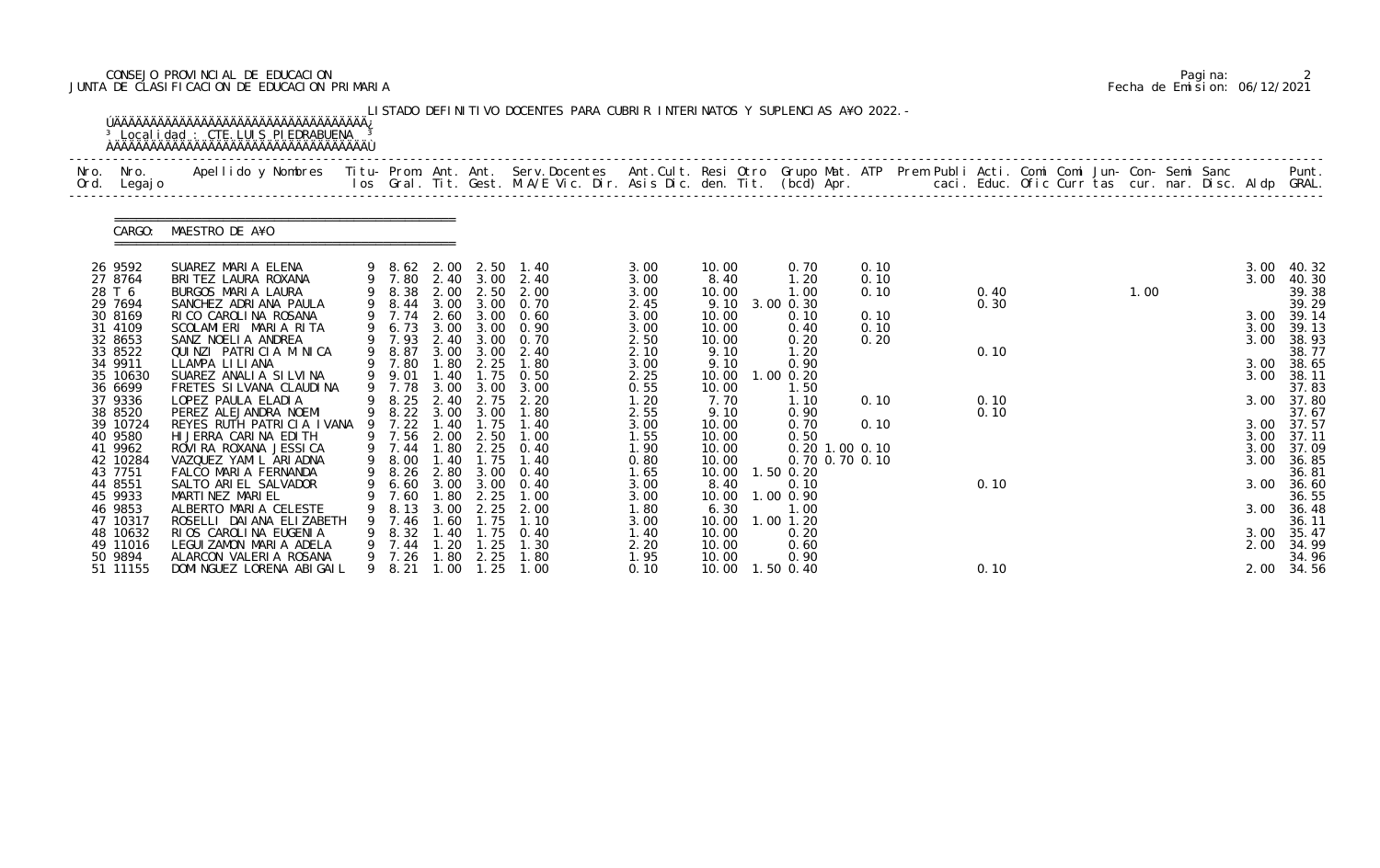# CONSEJO PROVINCIAL DE EDUCACION Pagina: 3 JUNTA DE CLASIFICACION DE EDUCACION PRIMARIA Fecha de Emision: 06/12/2021

| Nro. | Nro.<br>Ord. Legajo                                                  | Apellido y Nombres - Titu- Prom. Ant. Ant. Serv.Docentes - Ant.Cult. Resi Otro Grupo Mat. ATP Prem Publi Acti. Comi Comi Jun- Con- Semi Sanc - - - Punt.<br>Ios Gral. Tit. Gest. M.A/E Vic. Dir. Asis Dic. den. Tit. (bcd) Apr. - |                                                                     |                              |                   |                                                                                                          |                                      |                                           |                                                |      |  |      |  |  |  |                              |                                                    |
|------|----------------------------------------------------------------------|-----------------------------------------------------------------------------------------------------------------------------------------------------------------------------------------------------------------------------------|---------------------------------------------------------------------|------------------------------|-------------------|----------------------------------------------------------------------------------------------------------|--------------------------------------|-------------------------------------------|------------------------------------------------|------|--|------|--|--|--|------------------------------|----------------------------------------------------|
|      |                                                                      | CARGO: MAESTRO DE A¥O                                                                                                                                                                                                             |                                                                     |                              |                   |                                                                                                          |                                      |                                           |                                                |      |  |      |  |  |  |                              |                                                    |
|      | 52 11451<br>53 9920<br>54 3956<br>55 11002<br>56 4714                | GAUNA MARISA GABRIELA<br>SOTO GRACILA BEATRIZ<br>RIVELLI JAVIER HORACIO<br>OJEDA MAIDA EVELYN<br>DURANTE GUSTAVO JAVI ER                                                                                                          | 9 7.74 1.20<br>9 7.00                                               |                              | 1.50<br>3.00 3.00 | 1.25 1.10<br>2.00 2.25 1.00<br>3.00 3.00 0.40<br>1.30                                                    | 1.90<br>1.60<br>1.05<br>2.35<br>1.00 | 9.80<br>10.00<br>10.00<br>9.10<br>10.00   | 0.50<br>0.50<br>0.20<br>1.20                   | 0.10 |  | 0.10 |  |  |  | 3.00                         | 34.40<br>34.12<br>33.75<br>33.39<br>33.00          |
|      | 57 10977<br>58 12053<br>59 11860<br>60 12218<br>61 11521             | MANSILLA VIVIANA DEL<br>FERNANDEZ LAURA FLORENCIA 9 7.59<br>TAFRAN DANA LORENA<br>MEDINA GRACIELA<br>MARTINEZ MARIA SOLANGE                                                                                                       | 9 7.46<br>9 8.43<br>9 7.39<br>9 7.27                                | 0.80<br>0.80<br>0.40<br>1.00 | 1.00<br>0.50      | $1.00 \quad 0.90$<br>0.60 0.75 0.60<br>0.40<br>0.40<br>$1.25 \quad 0.60$                                 | 0.40<br>0.10<br>1.90                 | 10.00<br>10.00<br>10.00<br>10.00<br>10.00 | 0.40<br>1.00 0.30<br>0.20<br>0.20<br>2.50 0.30 |      |  |      |  |  |  | 3.00<br>3.00<br>3.00<br>3.00 | 32.96<br>32.94<br>32.83<br>32.79<br>31.92          |
|      | 62 11318<br>63 12135<br>64 12482<br>65 11087<br>66 10676             | HERRERA GABRIELA BEATRIZ<br>REIN LARA AYELEN<br>RUIZ DIAZ DANIELA BARBARA 9 7.37<br>MORALES VI VI ANA NOEMI<br>SILVA JESSICA DEL ROSARIO                                                                                          | 9 8.40<br>9 7.90<br>9 8.16<br>9 9.19 2.40                           | 1.40                         | 1.25<br>1.75      | 1.00<br>0.60 0.75 0.40<br>0.20 0.25 0.20<br>1.60 1.50 1.30                                               | 3.00<br>1.60<br>0.10<br>0.20<br>3.00 | 4.20<br>8.40<br>4.20<br>4.20              | 0.50<br>10.00  1.50  0.10<br>$1.00$ $0.60$     |      |  | 0.10 |  |  |  | 3.00<br>3.00<br>3.00<br>2.00 | 31.75<br>31.75<br>31.72<br>29.56<br>29.54          |
|      | 67 12099<br>68 12284<br>69 12066<br>70 11803<br>71 12280             | VEGA CLAUDIA ANDREA<br>ROMERO I VANA MERCED<br>MENDOZA JESSICA BETTIANA<br>MELO LETICIA GRACIELA<br>SUTHERLAND GEORGINA BELEN 9 7.76 0.40 0.50                                                                                    |                                                                     |                              |                   | 9 7.82 0.60 0.75 0.60<br>9 7.85 0.40 0.50 0.40<br>9 7.90 0.60 0.75 0.20<br>9 8.10 1.00 1.00 0.90<br>0.20 | 0.65<br>0.95<br>0.05<br>2.25<br>0.25 | 4.20<br>10.00<br>10.00<br>2.80<br>10.00   | 2.50 0.30<br>0.20<br>0.10<br>0.40<br>0.10      |      |  |      |  |  |  | 3.00                         | 29.42<br>29.30<br>28.60<br>3.00 28.45<br>28.21     |
|      | 72 11856<br>73 12239<br>74 12717<br>75 12713<br>76 10928<br>77 12293 | VI LLARREAL PAULA ANDREA<br>SOTO MARIA EMILIA<br>MELLAO ANA PAULA<br>GALLO MARIA MERCEDES<br>PITTARI NATALIA ELIZABETH<br>LUQUE CAMI LA GERALDI NE                                                                                | 9 7.93 1.20<br>9 7.76 0.60 0.50<br>7.95<br>8.43<br>9 7.59<br>9 6.83 |                              |                   | $1.00 \quad 0.80$<br>1.80  1.50  1.20<br>0.40 0.50 0.40                                                  | 3.00<br>0.20<br>0.50<br>2.30         | 2.80<br>10.00<br>10.00 1.00<br>10.00      | 0.40<br>4.20 2.00 0.60<br>4.20 1.00 0.20       |      |  |      |  |  |  | 2.00<br>3.00                 | 28.13<br>28.06<br>27.95<br>27.93<br>27.89<br>27.83 |

|  | Pagi na: |                              |
|--|----------|------------------------------|
|  |          | Fecha de Emision: 06/12/2021 |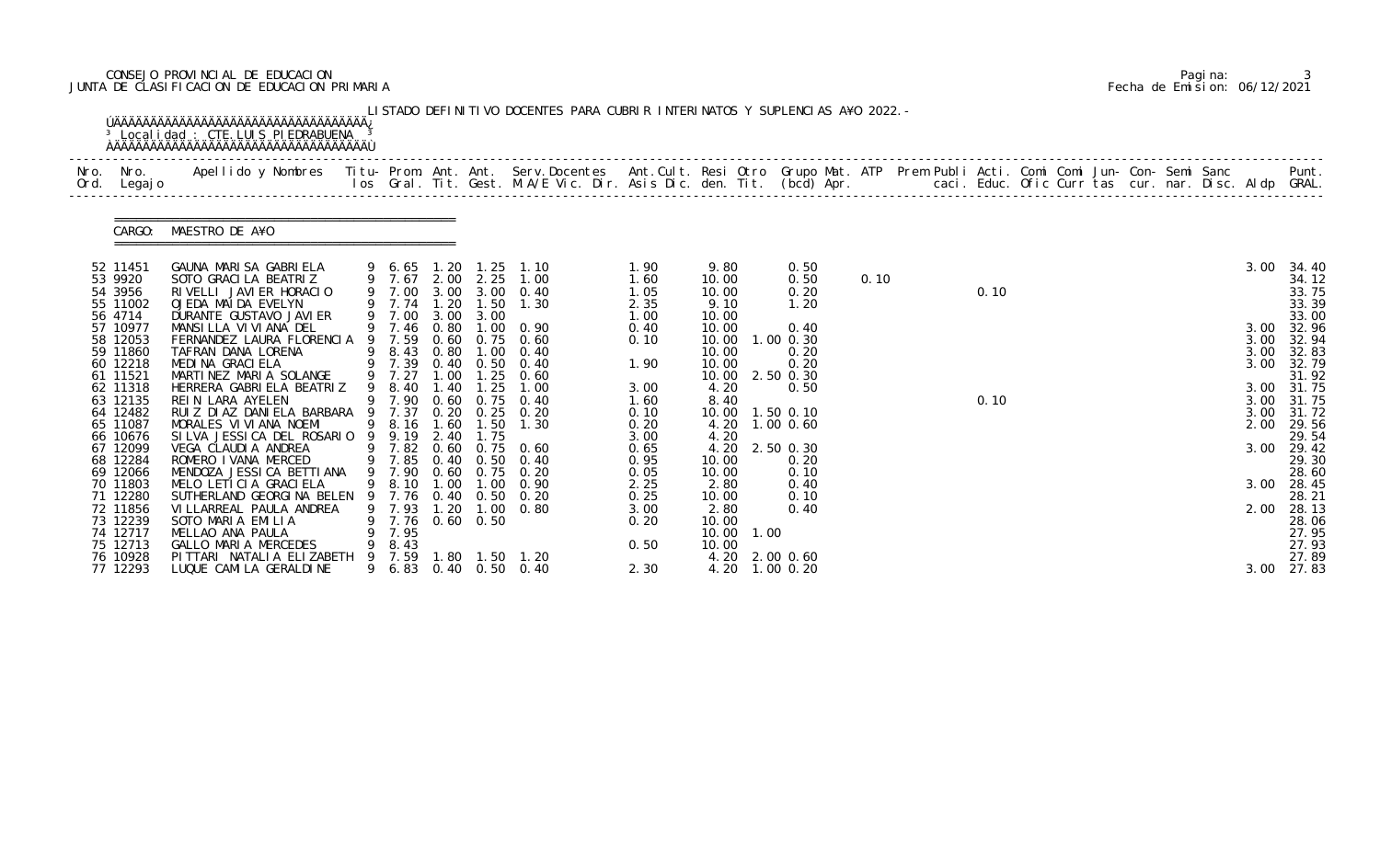# CONSEJO PROVINCIAL DE EDUCACION Pagina: 4 JUNTA DE CLASIFICACION DE EDUCACION PRIMARIA Fecha de Emision: 06/12/2021

| Nro. Nro.<br>Ord. Legajo                                            | Apellido y Nombres  Titu- Prom. Ant. Ant. Serv.Docentes  Ant.Cult. Resi Otro Grupo Mat. ATP Prem Publi Acti. Comi Comi Jun- Con- Semi Sanc           Punt.<br>Ios Gral. Tit. Gest. M.A/E Vic. Dir. Asis Dic. den. Tit. (bcd) Apr. |                                           |                  |                                                                       |                              |                                                |      |                                |  |  |  |      |  |      |                                                    |
|---------------------------------------------------------------------|-----------------------------------------------------------------------------------------------------------------------------------------------------------------------------------------------------------------------------------|-------------------------------------------|------------------|-----------------------------------------------------------------------|------------------------------|------------------------------------------------|------|--------------------------------|--|--|--|------|--|------|----------------------------------------------------|
|                                                                     | CARGO: MAESTRO DE A¥O                                                                                                                                                                                                             |                                           |                  |                                                                       |                              |                                                |      |                                |  |  |  |      |  |      |                                                    |
| 78 12240<br>79 12285<br>80 12731<br>81 12730<br>82 12720            | GRABOVIESKI MARIA BELEN<br>PONCE JESICA BELEN<br>LEGUI ZAMON VI VI ANA<br>LUISI MARIA CELESTE<br>BLANCO MACARENA DAI ANA                                                                                                          | 9 8.40<br>9 8.38<br>9 8.11                | 9 7.68 0.40 0.50 | 9 7.39 0.60 0.50 0.40                                                 | 0.20                         | 10.00<br>10.00<br>10.00<br>10.00               |      | 4.20 2.50 0.20                 |  |  |  |      |  | 3.00 | 27.79<br>27.78<br>27.40<br>27.38<br>27.11          |
| 83 12710<br>84 12761<br>85 11160<br>86 11867<br>87 10288<br>88 T 86 | GODOY MARIA LUCRECIA<br>SANDOVAL LORENA NATALIA<br>CONDORI LILIANA VERONICA<br>BARRETO ANDREA YAMILA<br>VALENZUELA LUDI VI NA ETEL                                                                                                | 9 7.91<br>9 7.49<br>9 7.46<br>9 7.15 2.20 | 1.75             | 1.60  1.50  1.10<br>9 8.42 0.80 1.00 0.80<br>1.20                     | 0.25<br>0.75<br>3.00         | 10.00<br>10.00<br>4.20<br>2.80<br>4.20<br>2.10 |      | 1.10<br>0.40<br>0.60<br>0.30   |  |  |  |      |  | 3.00 | 26.91<br>26.74<br>26.71<br>26.22<br>26.10<br>26.00 |
| 89 11116<br>90 12186<br>91 8537<br>92 12590                         | VERZA MARIA RAQUEL 9 7.20 2.80 1.00 0.60<br>CHOCOBAR GABRIELA SOLEDAD 9 7.70 1.20 1.50 1.30<br>AYALA CECILIA ESTER<br>I SNARDO BELARMI NA DALI LA<br>OSTACHUK SILVIA ANDREA                                                       | 9 7.86<br>9 7.79                          |                  | 9 7.47 0.60 0.75 0.50<br>2.40 1.25 0.40                               | 0.35<br>1.80                 | 4.20<br>1.40<br>4.20                           |      | 0.60<br>4.20 0.50 0.20<br>0.20 |  |  |  |      |  |      | 25.85<br>25.02<br>22.51<br>20.99                   |
| 93 12451<br>94 12483<br>96 12854                                    | RUIZ NATALIA NOEMI<br>ARAGON YESICA HAYDEE<br>95 TP12405 LEGUINA CLAUDIA VALERIA<br>VI LLALBA GI MENA JOHANNA<br>97 12762 GARCIA BASANTA NATALIA                                                                                  | 9 7.75 0.80<br>9 8.40                     |                  | 8.66 1.00 0.50 0.30<br>9 7.80 0.60 0.25 0.20<br>9 8.50 3.00 0.50 1.20 | 0.90<br>0.10<br>3.00<br>0.50 | 0.70<br>0.70                                   | 1.50 | 0.10<br>0.10<br>1.75 0.60      |  |  |  |      |  | 3.00 | 24.16<br>18.75<br>27.55<br>19.55<br>17.40          |
| CARGO:                                                              | MAESTRO INTERNADO                                                                                                                                                                                                                 |                                           |                  |                                                                       |                              |                                                |      |                                |  |  |  |      |  |      |                                                    |
| 1 T 6                                                               | GOMEZ SANDRA MARYSOL                                                                                                                                                                                                              |                                           |                  | 6 6.71 3.00 0.75 2.90                                                 | 2.85                         |                                                |      | 10.00  1.00  1.40              |  |  |  | 1.00 |  |      | 3.00 38.61                                         |

|  | Pagi na: |                              |
|--|----------|------------------------------|
|  |          | Fecha de Emision: 06/12/2021 |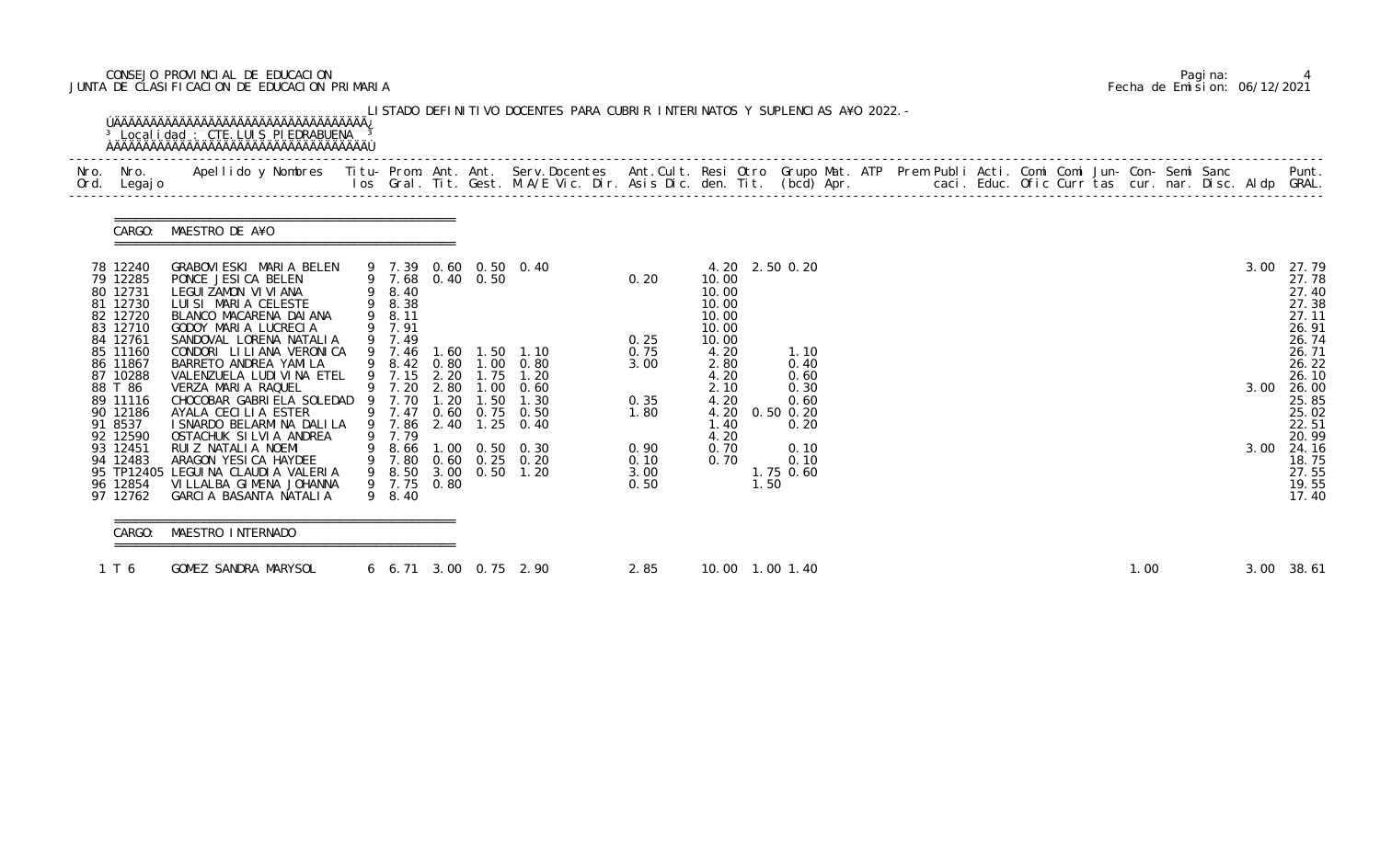# CONSEJO PROVINCIAL DE EDUCACION Pagina: 5 JUNTA DE CLASIFICACION DE EDUCACION PRIMARIA Fecha de Emision: 06/12/2021

| Nro.<br>Ord. | Nro.<br>Legaj o                                             | Apellido y Nombres - Titu- Prom. Ant. Ant. Serv.Docentes - Ant.Cult. Resi Otro Grupo Mat. ATP Prem Publi Acti. Comi Comi Jun- Con- Semi Sanc - - - - Punt.<br>Ios Gral. Tit. Gest. M.A/E Vic. Dir. Asis Dic. den. Tit. (bcd) Apr. |        |                                      |                                      |                                                          |                                                                                                   |                                           |                                                                         |                                                  |      |                   |  |      |  |              |                                                     |
|--------------|-------------------------------------------------------------|-----------------------------------------------------------------------------------------------------------------------------------------------------------------------------------------------------------------------------------|--------|--------------------------------------|--------------------------------------|----------------------------------------------------------|---------------------------------------------------------------------------------------------------|-------------------------------------------|-------------------------------------------------------------------------|--------------------------------------------------|------|-------------------|--|------|--|--------------|-----------------------------------------------------|
|              | CARGO:                                                      | MAESTRO INTERNADO                                                                                                                                                                                                                 |        |                                      |                                      |                                                          |                                                                                                   |                                           |                                                                         |                                                  |      |                   |  |      |  |              |                                                     |
|              | 2 TAD12<br>3 9688<br>4 11160                                | SEMINO MARIA ELIZABETH<br>LEVILL CINTIA ELISABET<br>CONDORI LILIANA VERONICA                                                                                                                                                      |        | 6, 7, 46                             | 1.60                                 |                                                          | 6 7.33 2.00 0.50 2.00<br>6 7.71 2.00 0.75 1.80<br>1.10                                            | 3.00<br>3.00<br>0.75                      | 10.00<br>10.00                                                          | 1.00 0.10<br>0.90                                | 0.10 | $0.20 \quad 0.10$ |  | 2.00 |  | 3.00         | 3.00 36.93<br>35.56<br>16.91                        |
|              | CARGO:                                                      | MAESTRO ESP. EDUC. ARTI STI CA: PLASTI CA                                                                                                                                                                                         |        |                                      |                                      |                                                          |                                                                                                   |                                           |                                                                         |                                                  |      |                   |  |      |  |              |                                                     |
|              | 1 T 86<br>2 8404<br>3 8308<br>4 10269<br>5 11955<br>6 12558 | MENDEZ CARLOS ERNESTO<br>QUI ROGA LAURA MARIA<br>ROTH LAURA ANAHI<br>MIRANDA VI VI ANA ALEJANDRA 9<br>ROJAS MARIA CONSTANZA<br>MEDINA MARIA BELEN                                                                                 |        | 9 7.96<br>8.63                       | 3.00                                 | 3.00<br>9 7.82 0.40 0.25                                 | 2.00<br>9 8.57 3.00 3.00 2.60<br>9 8.52 3.00 3.00 0.40<br>1.60 2.00 0.40<br>9 8.75 1.20 1.00 0.60 | 0.25<br>2.10<br>1.00<br>0.05              | 10.00<br>9.10<br>3.00 0.50 8.40 1.75 0.20<br>10.00  1.25  0.20<br>10.00 | 1.00<br>1.30<br>0.30                             |      | $0.30 \quad 0.10$ |  | 1.00 |  | 3.00<br>3.00 | 40. 21<br>39.07<br>37.77<br>37.08<br>30.90<br>17.47 |
|              | CARGO:                                                      | PES ED. ARTI STI CA: PLASTI CO VI SUAL                                                                                                                                                                                            |        |                                      |                                      |                                                          |                                                                                                   |                                           |                                                                         |                                                  |      |                   |  |      |  |              |                                                     |
|              | T 86<br>2 8404<br>3 8308<br>4 10269<br>5 11955<br>6 12558   | MENDEZ CARLOS ERNESTO<br>QUI ROGA LAURA MARIA<br>ROTH LAURA ANAHI<br>MI RANDA VI VI ANA ALEJANDRA<br>ROJAS MARIA CONSTANZA<br>MEDINA MARIA BELEN                                                                                  | 9<br>9 | 7.96<br>8.57<br>8.52<br>8.63<br>8.75 | 3.00<br>3.00<br>3.00<br>1.60<br>1.20 | 3.00<br>3.00<br>3.00<br>2.00<br>1.00<br>9 7.82 0.40 0.25 | 2.00<br>2.60<br>0.40<br>0.40<br>0.60                                                              | 0.25<br>2.10<br>3.00 0.50<br>1.00<br>0.05 | 10.00<br>9.10<br>8.40<br>10.00<br>10.00                                 | .00<br>l. 30<br>1.75 0.20<br>$1.25$ 0.20<br>0.30 |      | $0.30 \quad 0.10$ |  | 1.00 |  | 3.00<br>3.00 | 40.21<br>39.07<br>37.77<br>37.08<br>30.90<br>17.47  |

|  | Pagi na: |                              |
|--|----------|------------------------------|
|  |          | Fecha de Emision: 06/12/2021 |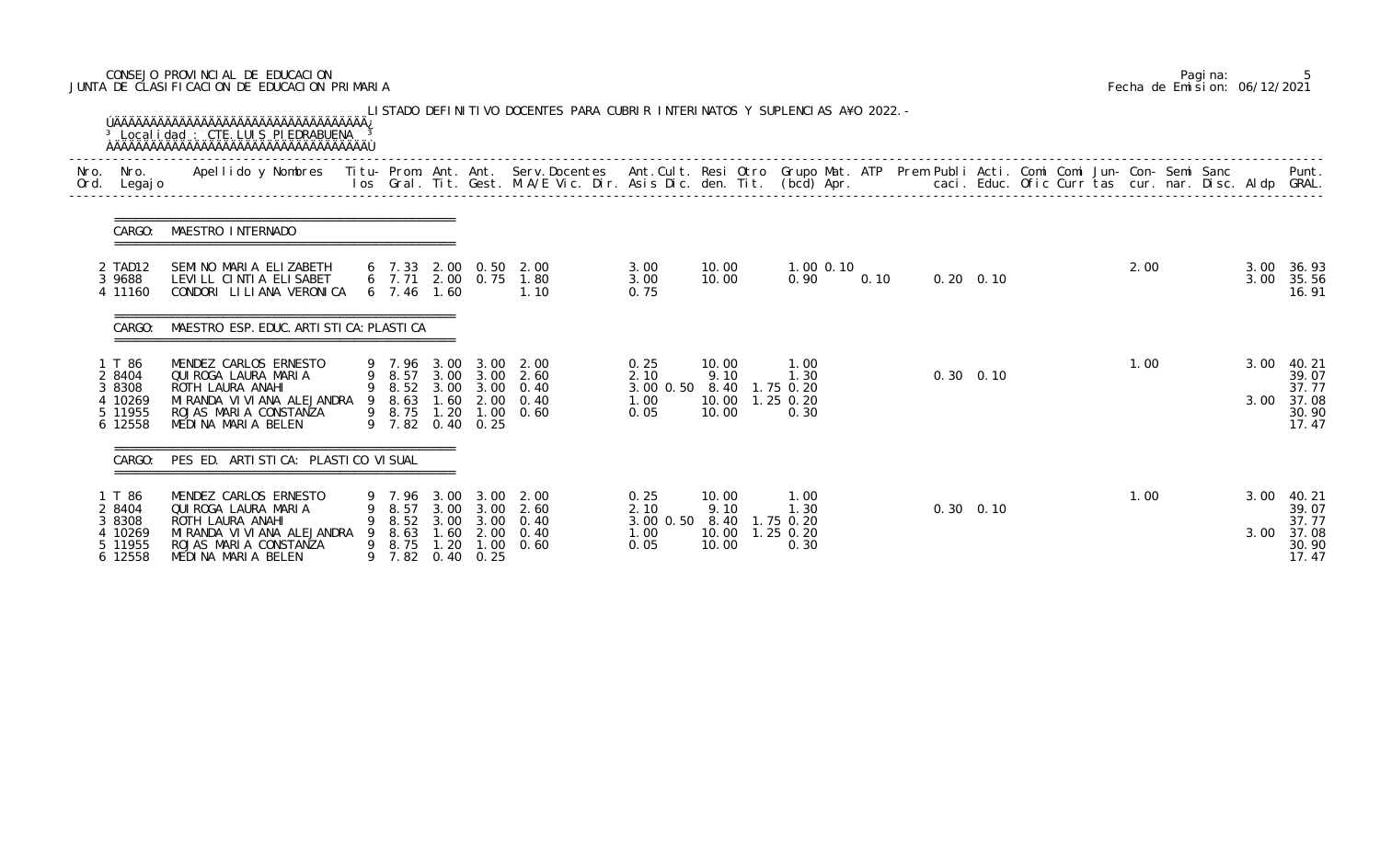# CONSEJO PROVINCIAL DE EDUCACION Pagina: 6 JUNTA DE CLASIFICACION DE EDUCACION PRIMARIA Fecha de Emision: 06/12/2021

| Nro.<br>Nro.<br>Ord. Legajo                  | Apellido y Nombres  Titu- Prom. Ant. Ant. Serv.Docentes  Ant.Cult. Resi Otro Grupo Mat. ATP Prem Publi Acti. Comi Comi Jun- Con- Semi Sanc           Punt.<br>Ios Gral. Tit. Gest. M.A/E Vic. Dir. Asis Dic. den. Tit. (bcd) Apr. |                  |      |                                                                                           |                           |                                         |                                 |                                      |      |              |      |                                                |
|----------------------------------------------|-----------------------------------------------------------------------------------------------------------------------------------------------------------------------------------------------------------------------------------|------------------|------|-------------------------------------------------------------------------------------------|---------------------------|-----------------------------------------|---------------------------------|--------------------------------------|------|--------------|------|------------------------------------------------|
| CARGO:                                       | MAESTRO ESP. EDUC. ARTI STI CA: MUSI CA                                                                                                                                                                                           |                  |      |                                                                                           |                           |                                         |                                 |                                      |      |              |      |                                                |
| 1 T 6<br>2 T 6<br>3 11111<br>4 376<br>5 9138 | VAZQUEZ ANA PAULA<br>TEYRA MORGO JUAN CRUZ<br>FERREYRA JULIO GERMAN<br>ESCALANTE VILMA SOLEDAD<br>ROLON VI SONE TAMARA                                                                                                            | 9 8.21           |      | 1.20 1.50 1.10<br>9 8.31 1.40 1.25 0.30<br>6 7.96 3.00 3.00 3.00<br>6 7.95 2.40 2.75 1.30 | 9 8.17 1.00 1.50 1.20     | 0.10<br>0.70<br>1.55 0.20 10.00<br>0.55 | 10.00<br>10.00<br>2.80<br>10.00 | 0.60<br>0.60<br>0.10<br>1.60<br>0.60 | 0.10 | 1.00<br>1.00 |      | 3.00 35.71<br>33.17<br>23.16<br>36.31<br>31.65 |
| CARGO:                                       | PES ED. ARTI STI CA: MUSI CA                                                                                                                                                                                                      |                  |      |                                                                                           |                           |                                         |                                 |                                      |      |              |      |                                                |
| 1 T 6<br>2 T 6<br>3 11111<br>4 376<br>5 9138 | VAZQUEZ ANA PAULA<br>TEYRA MORGO JUAN CRUZ<br>FERREYRA JULIO GERMAN<br>ESCALANTE VILMA SOLEDAD<br>ROLON VI SONE TAMARA                                                                                                            | 9 8.21<br>9 8.31 | 1.40 | 1.20 1.50 1.10<br>9 8.17 1.00 1.50 1.20<br>6 7.96 3.00 3.00 3.00<br>6 7.95 2.40 2.75      | $1.25 \quad 0.30$<br>1.30 | 0.10<br>0.70<br>1.55 0.20 10.00<br>0.55 | 10.00<br>10.00<br>2.80<br>10.00 | 0.60<br>0.60<br>0.10<br>1.60<br>0.60 | 0.10 | 1.00<br>1.00 | 3.00 | 35.71<br>33.17<br>23.16<br>36.31<br>31.65      |
| CARGO:                                       | MAESTRO ESP. EDUC. ARTI STI CA: DANZAS                                                                                                                                                                                            |                  |      |                                                                                           |                           |                                         |                                 |                                      |      |              |      |                                                |
| 1 9138                                       | ROLON VI SONE TAMARA                                                                                                                                                                                                              |                  |      | 9 7.95 2.40 2.75 1.20                                                                     |                           | 0.55                                    | 10.00                           | 0.60                                 | 0.10 |              |      | 34.55                                          |

===============================================

|  | Pagi na: |                              |
|--|----------|------------------------------|
|  |          | Fecha de Emision: 06/12/2021 |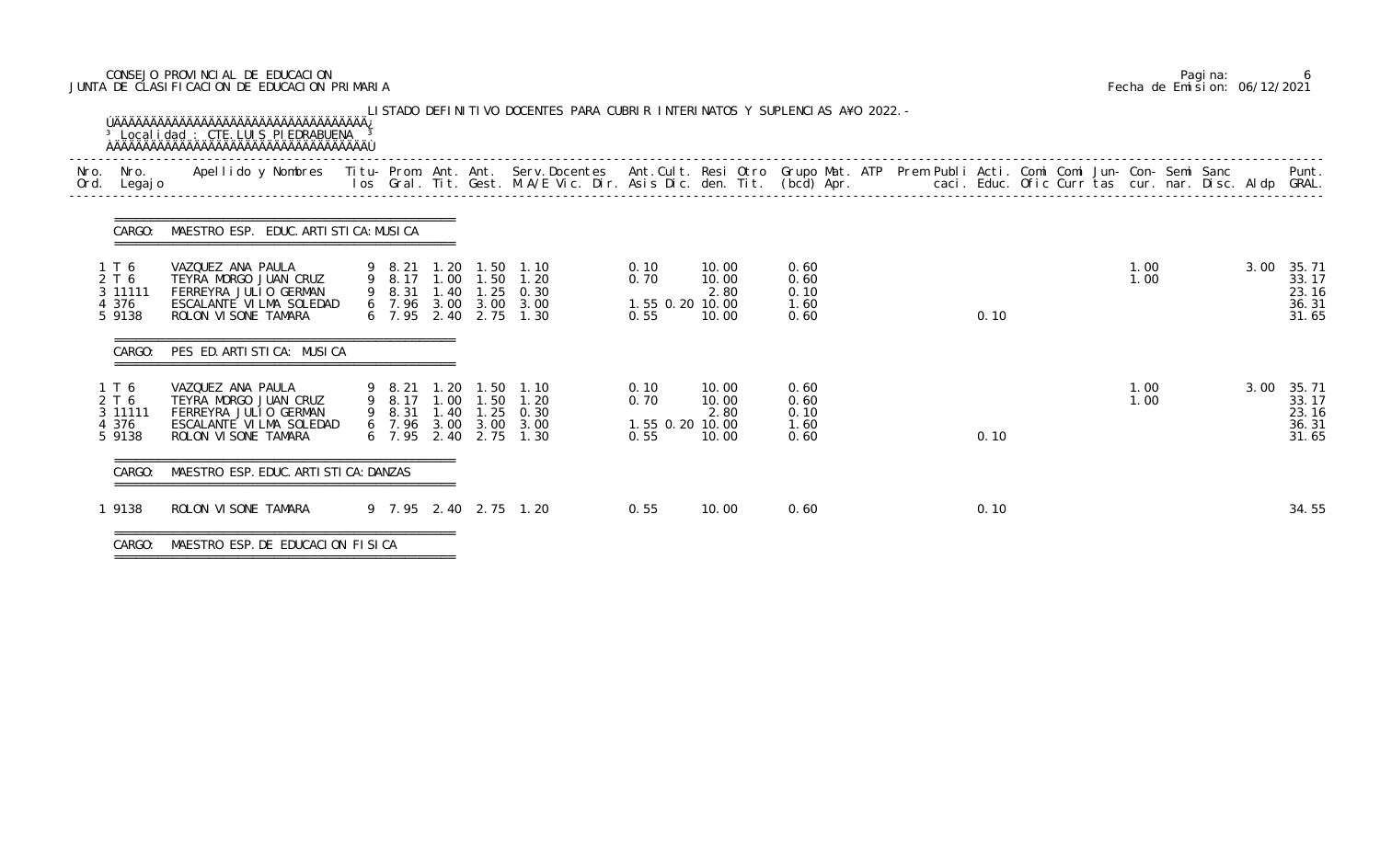# CONSEJO PROVINCIAL DE EDUCACION Pagina: 7 JUNTA DE CLASIFICACION DE EDUCACION PRIMARIA Fecha de Emision: 06/12/2021

| Nro. | Nro.<br>Ord. Legajo  | Apellido y Nombres  Titu- Prom. Ant. Ant. Serv.Docentes  Ant.Cult. Resi Otro Grupo Mat. ATP Prem Publi Acti. Comi Comi Jun- Con- Semi Sanc         Punt.<br>Ios Gral. Tit. Gest. M.A/E Vic. Dir. Asis Dic. den. Tit. (bcd) Apr. |                          |      |               |                                                     |              |                |      |                   |  |              |  |              |  |      |                |
|------|----------------------|---------------------------------------------------------------------------------------------------------------------------------------------------------------------------------------------------------------------------------|--------------------------|------|---------------|-----------------------------------------------------|--------------|----------------|------|-------------------|--|--------------|--|--------------|--|------|----------------|
|      | CARGO:               | MAESTRO ESP. DE EDUCACION FISICA                                                                                                                                                                                                |                          |      |               |                                                     |              |                |      |                   |  |              |  |              |  |      |                |
|      | 1 T 6                | ALTAMI RANO VANESA TAMARA                                                                                                                                                                                                       |                          |      |               | 9 8.80 2.60 3.00 2.40                               | 3.00         |                |      | 8.40 3.00 1.20    |  | 0.95         |  | 1.00         |  |      | 43.35          |
|      | 2 T 6<br>3 T 6       | CASABELLA FRANCISCO J<br>NI EVES NESTOR                                                                                                                                                                                         |                          |      |               | 9 6.87 3.00 3.00 3.00 1.20<br>9 8.00 3.00 3.00 3.00 | 3.00         | 10.00<br>10.00 |      | 1.00 1.90<br>2.30 |  | 0.15<br>0.70 |  | 1.00<br>1.00 |  |      | 43.12          |
|      | 4 7795               | QUINTEROS MARTIN FERNANDO 9 7.93                                                                                                                                                                                                |                          |      |               | 2.60 3.00 2.20                                      | 1.40<br>3.00 | 10.00          |      | 1.10              |  | 1.10         |  | 1.00         |  |      | 41.40<br>40.93 |
|      | 5 T 86               | FERNANDEZ MARTIN DANIEL                                                                                                                                                                                                         |                          |      |               | 9 7.06 2.60 3.00 2.60                               | 0.75         | 10.00          |      | 1.30              |  |              |  | 1.00         |  | 3.00 | 40.31          |
|      | 6 9695               | HORNOS PABLO NI COLAS                                                                                                                                                                                                           | 9 7.88                   | 2.80 | 2.50          |                                                     | 3.00         | 10.00          |      |                   |  |              |  |              |  |      | 35.18          |
|      | 9879                 | TREVISI CARLA VERONICA                                                                                                                                                                                                          | 9 7.23                   | 1.60 | 2.25          | 1.90                                                | 2.25         | 6.30           |      | $0.90$ 1.00       |  | 0.30         |  |              |  | 2.00 | 34.73          |
|      | 8 10968              | ORGE AGOSTINA                                                                                                                                                                                                                   | $9$ $8.15$<br>$9$ $7.42$ | 1.80 | $1.20$ $1.25$ | 0.70                                                | 0.35         | 10.00          |      | 2.50 0.30 0.60    |  |              |  |              |  |      | 34.05          |
|      | 9 9862<br>10 9895    | FERNANDEZ NESTOR HORACIO<br>DIAZ MARIA INES                                                                                                                                                                                     | 9 8.44                   | 1.80 | 2.25<br>2.25  | 1.40                                                | 1.35         | 10.00<br>10.00 | 1.75 | 0.70              |  |              |  |              |  |      | 33.92<br>33.24 |
|      | 11 11802             | LEPICHEO MATIAS NICOLAS                                                                                                                                                                                                         | 9 7.48                   | 0.80 |               | $1.00 \quad 0.80$                                   | 0.15         | 10.00          |      | 0.40              |  | 0.15         |  |              |  | 2.00 | 31.78          |
|      | 12 12294             | OYARZO PARIS NATALIA                                                                                                                                                                                                            | 9 7.26                   |      |               | $0.60$ $0.50$ $0.30$                                |              | 10.00          |      | 1.00 0.10         |  |              |  |              |  | 3.00 | 31.76          |
|      | 13 12047             | BALETA RENZO ALEJANDRO                                                                                                                                                                                                          | 9 7.60                   |      |               | 0.60 0.75 0.40                                      | 0.10         | 10.00          |      | 0.20              |  |              |  |              |  | 3.00 | 31.65          |
|      | 14 9757              | SPITZ MARIANO                                                                                                                                                                                                                   |                          |      |               | 9 7.12 2.40 2.50 0.80                               |              | 5.60           |      | 0.40              |  |              |  |              |  | 3.00 | 30.82          |
|      | 15 10759<br>16 11804 | OLI VERA ALEXANDRO<br>FERNANDEZ MACARENA                                                                                                                                                                                        | 9 6.60<br>9 8.06 0.80    | 1.20 | 1.50          | 0.80<br>$1.00 \quad 0.30$                           | 0.60<br>0.35 | 10.00<br>10.00 |      | 0.40<br>0.10      |  |              |  |              |  |      | 30.10<br>29.61 |
|      | 17 8181              | CORZO NANCY ELIZABETH                                                                                                                                                                                                           | 9 7.38                   |      |               | 2.60 3.00 1.20                                      | 0.40         | 4.90           |      | 0.60              |  | 0.20         |  |              |  |      | 29.28          |
|      | 18 11529             | SOTELO RENZO MARTIN                                                                                                                                                                                                             | 9 7.00                   |      | $1.40$ $1.25$ | 0.40                                                |              | 9.80           |      | 0.20              |  | 0.10         |  |              |  |      | 29.15          |
|      | 19 11667             | BIANCHI ALDO MARTIN                                                                                                                                                                                                             | 9 6.03                   | 1.60 | 1.25          | 0.70                                                | 0.75         | 5.60           |      | 0.30              |  |              |  |              |  | 3.00 | 28.23          |
|      |                      | 20 10887 CAUDULLO MARIANO NICOLAS 9 7.23 2.00 1.50                                                                                                                                                                              |                          |      |               |                                                     | 2.30         | 2.10           |      |                   |  | 0.15         |  |              |  |      | 24.28          |

|  | Pagi na: |                              |
|--|----------|------------------------------|
|  |          | Fecha de Emision: 06/12/2021 |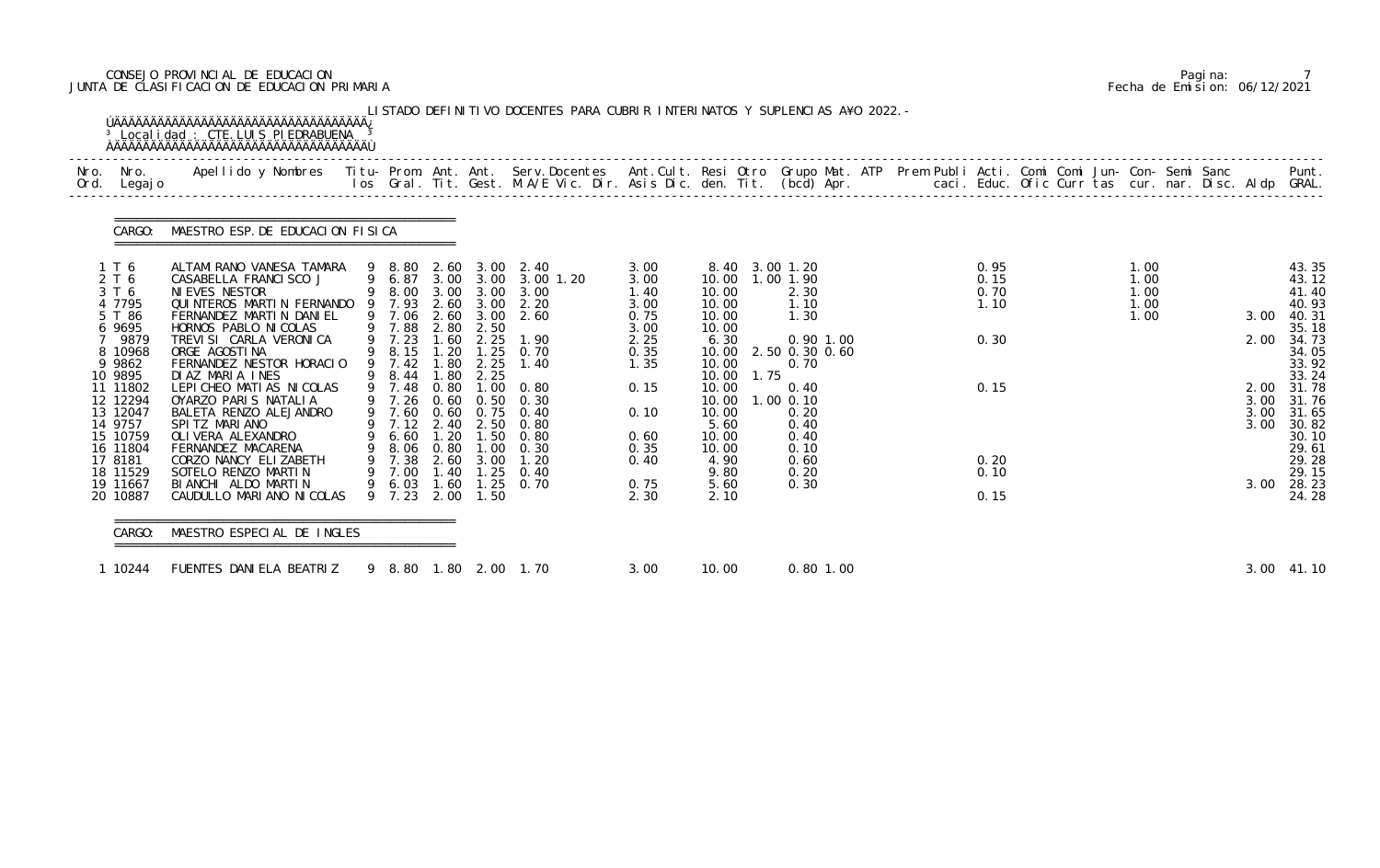# CONSEJO PROVINCIAL DE EDUCACION Pagina: 8 JUNTA DE CLASIFICACION DE EDUCACION PRIMARIA Fecha de Emision: 06/12/2021

| Legaj o                      |                                                                               |                             |                          |                             |                                                |                      |                         |                     |  |      |  |      |  |              | Punt.                   |
|------------------------------|-------------------------------------------------------------------------------|-----------------------------|--------------------------|-----------------------------|------------------------------------------------|----------------------|-------------------------|---------------------|--|------|--|------|--|--------------|-------------------------|
| CARGO:                       | MAESTRO ESPECIAL DE INGLES                                                    |                             |                          |                             |                                                |                      |                         |                     |  |      |  |      |  |              |                         |
| 2 T 86<br>3 12808            | GIMENEZ PAOLA ANDREA<br>SIEBER DAVID ESTEBAN                                  |                             |                          |                             | 9 7.93 2.20 2.75 2.20<br>9 8.53 1.40           | 2.20<br>0.80         | 7.70                    | 1.10                |  |      |  | 1.00 |  |              | 36.08<br>19.73          |
| CARGO:                       | PES LENGUA EXTRANJERA: INGLES                                                 |                             |                          |                             |                                                |                      |                         |                     |  |      |  |      |  |              |                         |
| 1 10244<br>2 T 86<br>3 12808 | FUENTES DANIELA BEATRIZ<br>GIMENEZ PAOLA ANDREA<br>SIEBER DAVID ESTEBAN       | 9 8.53 1.40                 |                          |                             | 9 8.80 1.80 2.00 1.70<br>9 7.93 2.20 2.75 2.20 | 3.00<br>2.20<br>0.80 | 10.00<br>7.70           | $0.80$ 1.00<br>1.10 |  |      |  | 1.00 |  | 3.00         | 41.10<br>36.08<br>19.73 |
| CARGO:                       | PES ED. ARTISTICA: DANZAS                                                     |                             |                          |                             |                                                |                      |                         |                     |  |      |  |      |  |              |                         |
| 1 9138                       | ROLON VI SONE TAMARA                                                          |                             |                          |                             | 9 7.95 2.40 2.75 1.20                          | 0.55                 | 10.00                   | 0.60                |  | 0.10 |  |      |  |              | 34.55                   |
|                              | CARGO: ASIST. MEDIOS A/C GAB. DE INFORMATICA                                  |                             |                          |                             |                                                |                      |                         |                     |  |      |  |      |  |              |                         |
| 1 8543<br>2 T 6<br>3 12185   | DI AZ GABRI EL ALFREDO<br>GONZALEZ CARLA ELISABET<br>CHOQUE ADRIAZOLA JESSICA | 3 7.46 3.00<br>7.84<br>8.70 | 3.00                     | 3.00<br>1.75<br>$0.60$ 0.75 | 3.00<br>3.00                                   | 0.10                 | 10.00<br>10.00<br>10.00 | 2.10<br>1.60        |  | 0.10 |  | 1.00 |  | 3.00<br>3.00 | 34.66<br>34.29<br>23.05 |
| 4 12203<br>5 11391           | YAVEL DANI ELA ALEJANDR<br>MAMANI VERONICA ROMINA                             | 7.91<br>$3\quad 6.32$       | .00 <sub>1</sub><br>1.20 | 0.75<br>1.50                | 1.00                                           |                      | 10.00<br>2.10           | 0.40                |  |      |  |      |  | 3.00         | 22.66<br>18.52          |

|  | Pagi na: |                              |
|--|----------|------------------------------|
|  |          | Fecha de Emision: 06/12/2021 |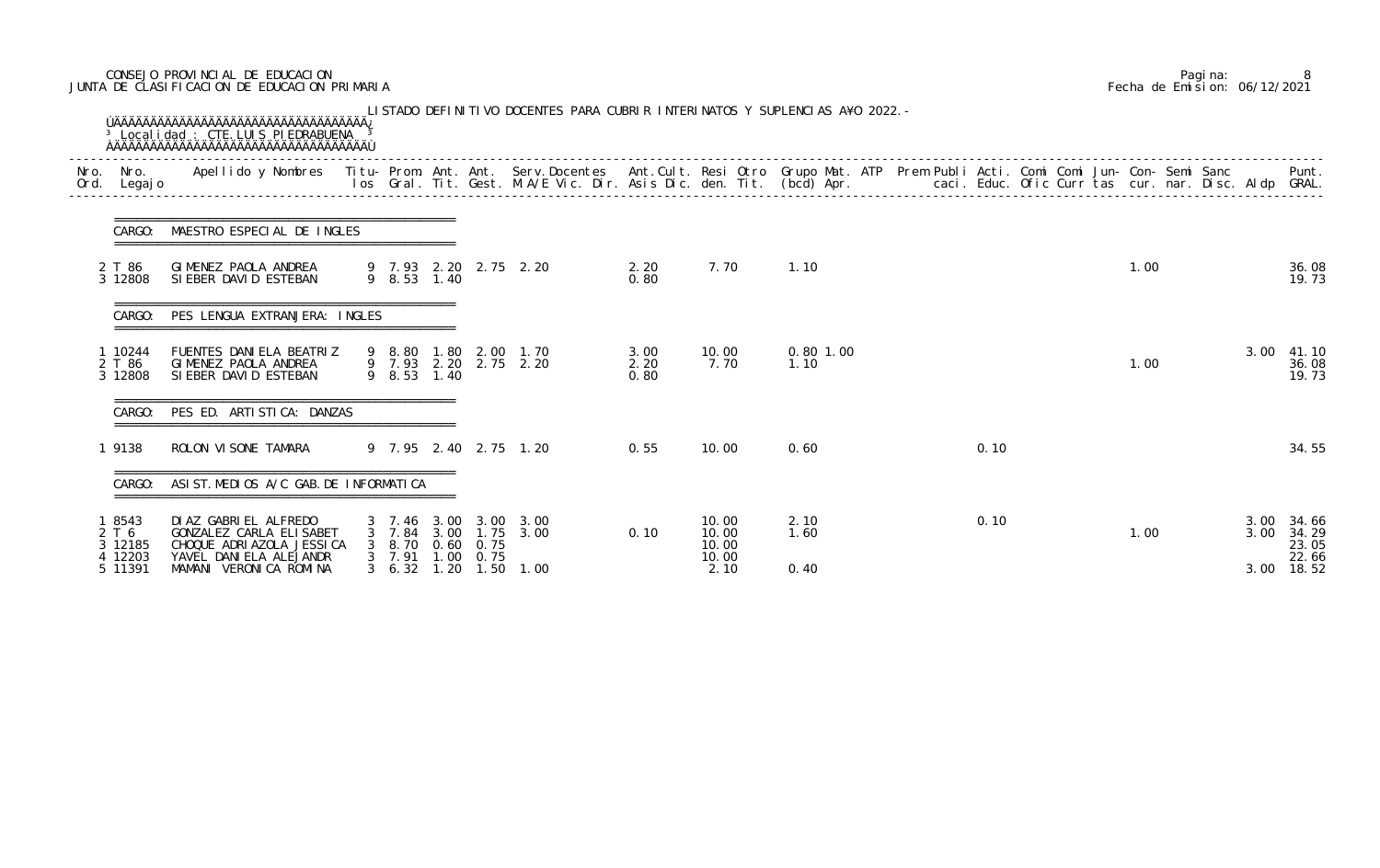# CONSEJO PROVINCIAL DE EDUCACION Pagina: 9 JUNTA DE CLASIFICACION DE EDUCACION PRIMARIA Fecha de Emision: 06/12/2021

|              |                                                  |                                                                                                                                                                                                                                |   |                                 |      | LISTADO DEFINITIVO DOCENTES PARA CUBRIR INTERINATOS Y SUPLENCIAS A¥O 2022. - |                                      |                       |                                   |  |  |  |      |  |                                           |
|--------------|--------------------------------------------------|--------------------------------------------------------------------------------------------------------------------------------------------------------------------------------------------------------------------------------|---|---------------------------------|------|------------------------------------------------------------------------------|--------------------------------------|-----------------------|-----------------------------------|--|--|--|------|--|-------------------------------------------|
| Nro.<br>Ord. | Nro.<br>Legaj o                                  | Apellido y Nombres - Titu- Prom. Ant. Ant. Serv.Docentes - Ant.Cult. Resi Otro Grupo Mat. ATP - Prem Publi Acti. Comi Comi Jun- Con- Semi Sanc - Sanc - Semi Sanc - Ios - Gral. Tit. Gest. M.A/E Vic. Dir. Asis Dic. den. Tit. |   |                                 |      |                                                                              |                                      |                       |                                   |  |  |  |      |  | Punt.<br>GRAL.                            |
|              | CARGO:                                           | PES EDUCACION TECNOLOGICA                                                                                                                                                                                                      |   |                                 |      |                                                                              |                                      |                       |                                   |  |  |  |      |  |                                           |
|              | 1 T 6                                            | GONZALEZ CARLA ELISABET                                                                                                                                                                                                        |   |                                 |      | 3 7.84 3.00 1.75 3.00                                                        | 0.10                                 | 10.00                 | 1.60                              |  |  |  | 1.00 |  | 3.00 34.29                                |
|              | CARGO:                                           | PES FORMACION ETICA Y CIUDADANA                                                                                                                                                                                                |   |                                 |      |                                                                              |                                      |                       |                                   |  |  |  |      |  |                                           |
|              | 10697<br>2 12701<br>3 11280<br>4 12760<br>5 9098 | LLANOS MARIA SUSANA<br>OVI EDO CACERES SI LVANA<br>GAUNA WALTER ARMANDO<br>PEREZ JUAN NICOLAS<br>SEMINO CESAR RICARDO                                                                                                          | 6 | 9 8.30 1.00 0.25<br>9 7.74 0.20 | 2.60 | 9 8.16 3.00 2.00 3.00<br>9 8.40 1.20 1.50 0.20<br>$.25 \quad 0.20$           | 0.35<br>2.35<br>2.20<br>0.45<br>1.50 | 10.00<br>2.10<br>1.40 | 10.00  1.00  2.00<br>0.10<br>0.10 |  |  |  |      |  | 38.51<br>30.90<br>24.70<br>17.39<br>13.05 |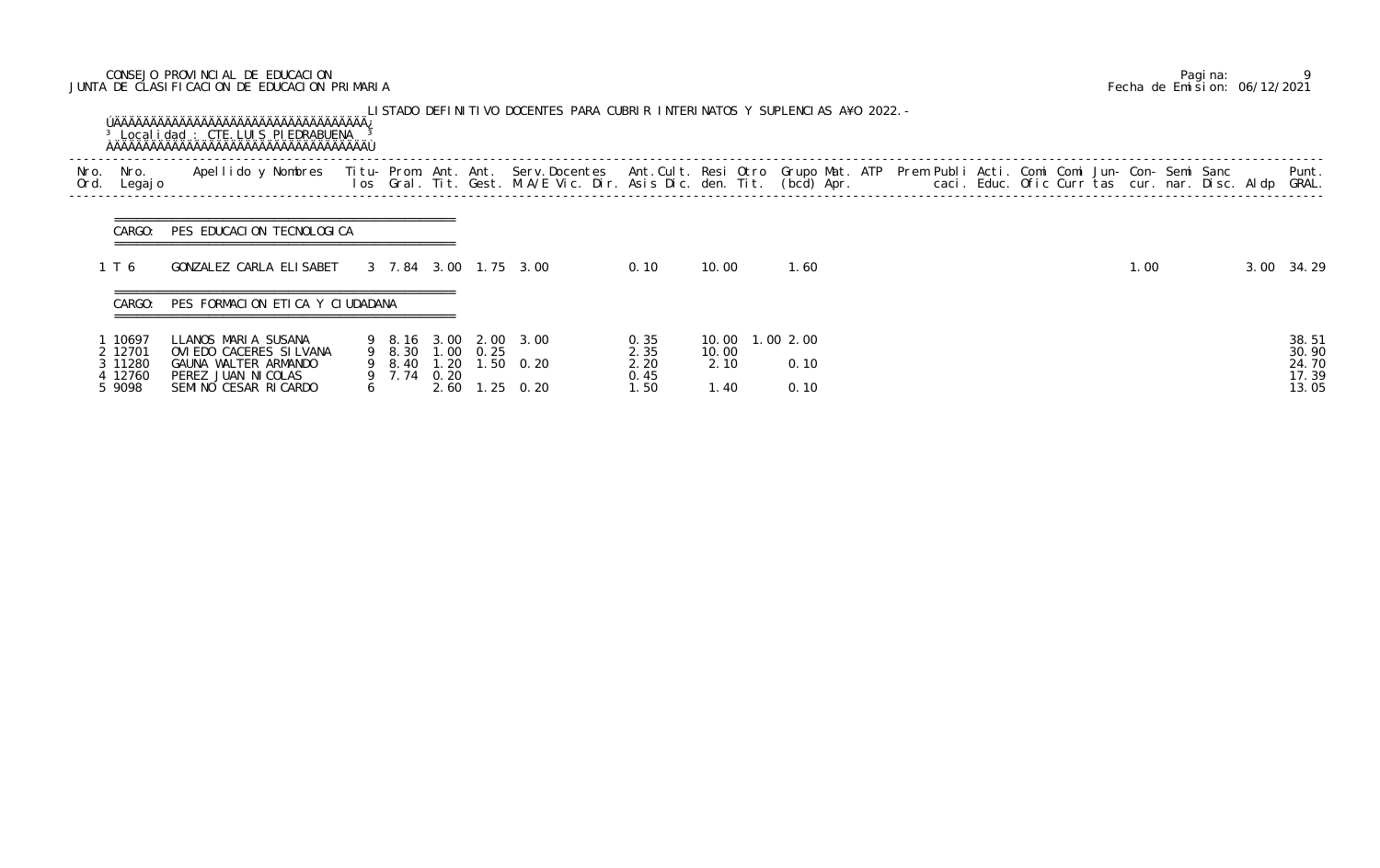# CONSEJO PROVINCIAL DE EDUCACION Pagina: 10 JUNTA DE CLASIFICACION DE EDUCACION PRIMARIA Fecha de Emision: 06/12/2021

|      |                                                                                                                                                      | <sup>3</sup> Local i dad : CTE. LUIS PI EDRABUENA                                                                                                                                                                                                                                                                                                                  |   |                                                                                                                                              |                                                                                                      |                                                                                                                        | LISTADO DEFINITIVO DOCENTES PARA CUBRIR INTERINATOS Y SUPLENCIAS A¥O 2022. -                                              |                                                                                                                                                     |                                                                                               |                                                                                                                                                                                                                        |                              |              |                                                             |  |                                                                                                                      |  |                                                                              |                                                                                                                                     |
|------|------------------------------------------------------------------------------------------------------------------------------------------------------|--------------------------------------------------------------------------------------------------------------------------------------------------------------------------------------------------------------------------------------------------------------------------------------------------------------------------------------------------------------------|---|----------------------------------------------------------------------------------------------------------------------------------------------|------------------------------------------------------------------------------------------------------|------------------------------------------------------------------------------------------------------------------------|---------------------------------------------------------------------------------------------------------------------------|-----------------------------------------------------------------------------------------------------------------------------------------------------|-----------------------------------------------------------------------------------------------|------------------------------------------------------------------------------------------------------------------------------------------------------------------------------------------------------------------------|------------------------------|--------------|-------------------------------------------------------------|--|----------------------------------------------------------------------------------------------------------------------|--|------------------------------------------------------------------------------|-------------------------------------------------------------------------------------------------------------------------------------|
| Nro. | Nro.<br>Ord. Legajo                                                                                                                                  | Apellido y Nombres  Titu- Prom. Ant. Ant.  Serv.Docentes  Ant.Cult. Resi Otro  Grupo Mat. ATP  Prem Publi Acti. Comi Comi Jun- Con- Semi Sanc              Punt.<br>Ios Gral. Tit. Gest. M.A/E Vic. Dir. Asis Dic. den. Tit. (bcd                                                                                                                                  |   |                                                                                                                                              |                                                                                                      |                                                                                                                        |                                                                                                                           |                                                                                                                                                     |                                                                                               |                                                                                                                                                                                                                        |                              |              |                                                             |  |                                                                                                                      |  |                                                                              |                                                                                                                                     |
|      | Modal i dad: ADULTOS                                                                                                                                 |                                                                                                                                                                                                                                                                                                                                                                    |   |                                                                                                                                              |                                                                                                      |                                                                                                                        |                                                                                                                           |                                                                                                                                                     |                                                                                               |                                                                                                                                                                                                                        |                              |              |                                                             |  |                                                                                                                      |  |                                                                              |                                                                                                                                     |
|      | CARGO:                                                                                                                                               | MAESTRO DE SECCION ADULTOS                                                                                                                                                                                                                                                                                                                                         |   |                                                                                                                                              |                                                                                                      |                                                                                                                        |                                                                                                                           |                                                                                                                                                     |                                                                                               |                                                                                                                                                                                                                        |                              |              |                                                             |  |                                                                                                                      |  |                                                                              |                                                                                                                                     |
|      | 1 T 86<br>2 TAD 12<br>3 T 6<br>4 T 86<br>5 T 29<br>6 TAD12<br>7 T 6<br>8 T 86<br>9 T 86<br>10 T 86<br>11 T 6<br>12 T 6<br>13 T 6<br>14 T 6<br>15 T 6 | MOLINA MARIA DE LOS A<br>CATAN AMERICO ANTONIO<br>GALLOSO LIDIA MABEL<br>MONTIEL MARIA ALEJANDRA<br>DUARTE JUANA<br>SEMINO MARIA ELIZABETH<br>PALLERO DANI ELA PAOLA<br>FRANCO NORMA BEATRIZ<br>ROCA ANALIA LUCRECIA<br>BALMACEDA ZULMA OFELIA<br>ELAL MARIA JOSE<br>PALACIOS MARIA LAURA<br><b>BOHLING MARLI</b><br>MARTINS JOSEFA GRACIELA<br>ROJAS ALICIA ESTER | 9 | 9 7.88<br>9 6.84<br>9 9.41<br>9 6.14<br>9 7.56<br>9 7.33<br>9 8.15<br>8.65<br>9 7.05<br>9 8.43<br>8.81<br>9 8.35<br>9 6.57<br>9.88<br>9 7.69 | 3.00<br>3.00<br>3.00<br>3.00<br>3.00<br>1.80<br>3.00<br>3.00<br>3.00<br>3.00<br>3.00<br>3.00<br>3.00 | 3.00<br>3.00<br>3.00 3.00<br>3.00 3.00<br>3.00<br>2.75<br>3.00<br>0.75<br>3.00<br>3.00<br>3.00<br>3.00<br>3.00<br>3.00 | 3.00<br>3.00<br>3.00<br>2.60<br>3.00<br>2.20<br>3.00<br>1.00<br>3.00<br>3.00<br>3.00<br>3.00<br>2.40<br>2.80<br>2.50 3.00 | 2.60<br>2.00 3.00 0.40<br>0.40 3.00<br>3.00<br>3.00 1.35 10.00<br>3.00<br>3.00<br>3.00<br>3.00<br>3.00<br>3.00<br>0.80 3.00<br>3.00<br>3.00<br>3.00 | 9.80<br>10.00<br>10.00<br>10.00<br>10.00<br>10.00<br>10.00<br>10.00<br>10.00<br>10.00<br>9.10 | 10.00 6.25 1.70<br>3.75 2.30<br>1.002.30<br>10.00 5.75 1.30<br>1.25 1.80<br>3.50 1.10 0.10<br>10.00  1.50  2.80  1.00  0.30<br>$6.25$ 0.50<br>2.40 1.00<br>1.90<br>2.30 0.40<br>1.80<br>3.75 1.20<br>1.40<br>2.00 1.90 | 0.50<br>0.10<br>0.20<br>0.20 | 1.00<br>0.75 | 0.35<br>$0.15$ 0.15<br>0.40<br>0.15<br>0.10<br>0.15<br>0.10 |  | 1.00<br>1.00<br>1.00<br>1.00<br>1.00<br>2.00<br>1.00<br>1.00<br>1.00<br>1.00<br>1.00<br>1.00<br>1.00<br>1.00<br>1.00 |  | 3.00<br>3.00<br>3.00<br>3.00<br>3.00<br>3.00<br>3.00<br>3.00<br>3.00<br>2.00 | 51.93<br>50.09<br>48.46<br>47.79<br>47.26<br>46.98<br>46.15<br>45.70<br>45.60<br>45.53<br>45.51<br>43.30<br>43.12<br>43.08<br>42.29 |
|      | 16 T 86<br>17 T 6<br>18 T 86<br>19 T 6<br>20 T 6<br>21 T 6<br>22 T 6<br>23 9360<br>24 9592<br>25 8522                                                | LUGGREN MARIELA CRISTINA<br>GOMEZ SANDRA MARYSOL<br>AVI LA CARLOS I SAAC<br>JACOBO NELIDA BEATRIZ<br>GONZALEZ DI ANA MARIA DEL<br>LAGAR LETICIA MARISOL<br>VERGARA SILVIA<br>FERNANDEZ LUIS ALBERTO<br>SUAREZ MARIA ELENA<br>QUINZI PATRICIA M NICA                                                                                                                | 9 | 9 7.97<br>9 6.71<br>9 7.31<br>8.63<br>7.97<br>8.03<br>7.78<br>9.02<br>8.62<br>9 8.87                                                         | 2.40<br>3.00<br>3.00<br>3.00<br>2.40<br>3.00<br>2.40<br>2.00<br>3.00                                 | 1.75<br>2.25<br>$3.00 \quad 2.50$<br>3.00<br>2.50<br>l. 75<br>1.50<br>1.50<br>0.50<br>1.75                             | 1.40<br>1.90<br>1.20<br>3.00<br>1.70<br>1.40<br>1.40<br>1.20<br>0.40<br>1.40                                              | 3.00<br>2.85<br>2.50<br>0.85<br>1. 10<br>3.00<br>2.85<br>1. 05<br>3.00<br>2.10                                                                      | 10.00<br>10.00<br>10.00<br>10.00<br>7.70<br>10.00<br>9.10                                     | 10.00  1.50  0.70<br>10.00  1.00  0.90<br>10.00 4.00 0.60<br>1.80<br>3.20 0.20<br>2.25 0.70<br>0.70<br>3.00 0.60<br>0.20<br>0.70                                                                                       | 0.10<br>0.10<br>0.10         |              | 0.10<br>0.10<br>0.10<br>0.20<br>0.15<br>0.10                |  | 1.00<br>1.00<br>1.00<br>1.00<br>1.00<br>1.00                                                                         |  | 3.00<br>3.00<br>3.00<br>3.00<br>3.00                                         | 41.92<br>41.61<br>41.21<br>40.38<br>39.87<br>39.68<br>39.23<br>38.57<br>36.82<br>36.02                                              |

|  | Pagi na: |                              |
|--|----------|------------------------------|
|  |          | Fecha de Emision: 06/12/2021 |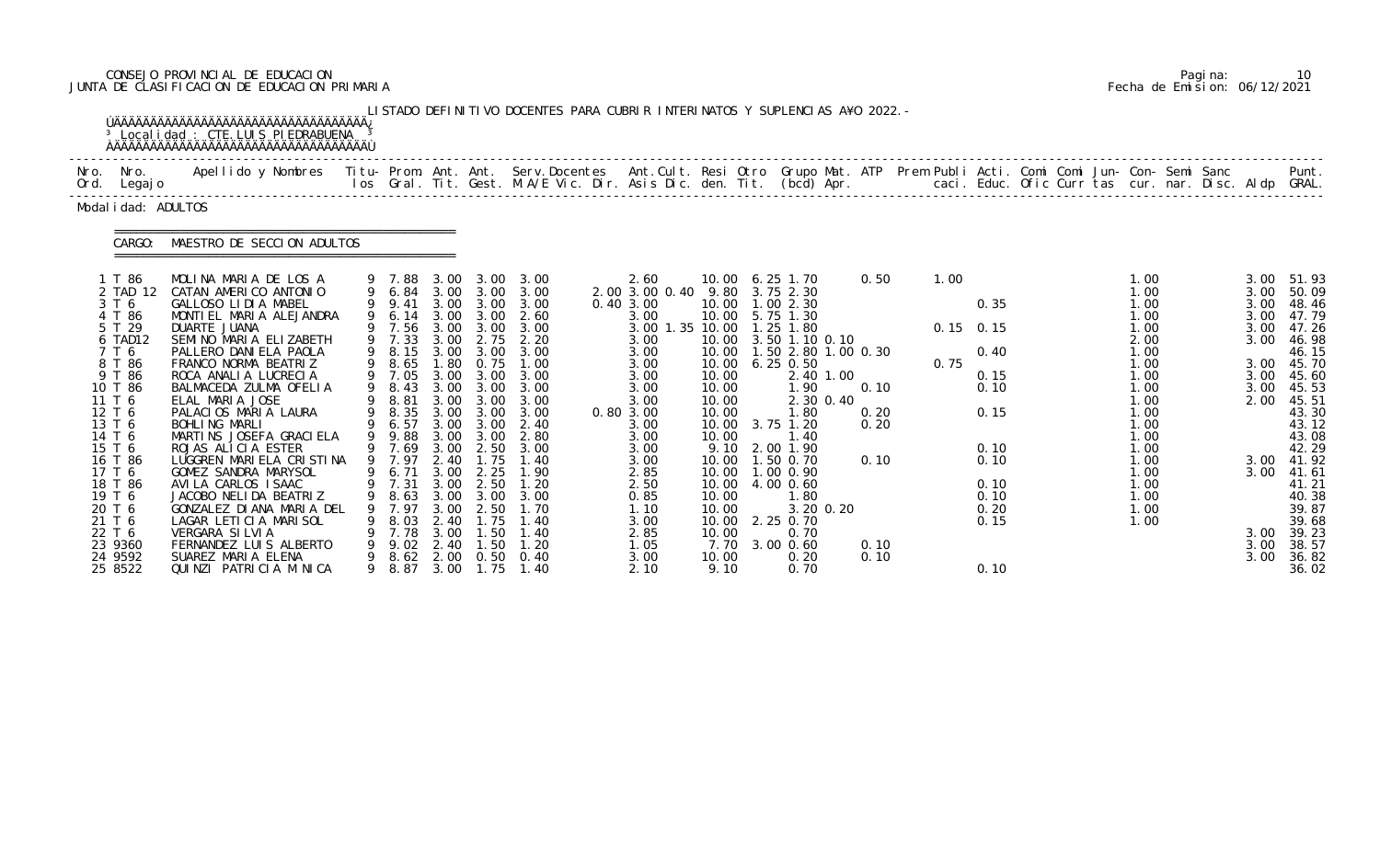# CONSEJO PROVINCIAL DE EDUCACION Pagina: 11 JUNTA DE CLASIFICACION DE EDUCACION PRIMARIA Fecha de Emision: 06/12/2021

| Nro. Nro.<br>Ord. Legajo                                         | Apellido y Nombres - Titu- Prom. Ant. Ant. Serv.Docentes - Ant.Cult. Resi Otro Grupo Mat. ATP Prem Publi Acti. Comi Comi Jun- Con- Semi Sanc - - - Punt.<br>Ios Gral. Tit. Gest. M.A/E Vic. Dir. Asis Dic. den. Tit. (bcd) Apr. - |                                                     |              |                        |                                                                  |                                      |                                                         |                                       |              |      |              |  |              |              |                                                    |
|------------------------------------------------------------------|-----------------------------------------------------------------------------------------------------------------------------------------------------------------------------------------------------------------------------------|-----------------------------------------------------|--------------|------------------------|------------------------------------------------------------------|--------------------------------------|---------------------------------------------------------|---------------------------------------|--------------|------|--------------|--|--------------|--------------|----------------------------------------------------|
| CARGO:                                                           | MAESTRO DE SECCION ADULTOS                                                                                                                                                                                                        |                                                     |              |                        |                                                                  |                                      |                                                         |                                       |              |      |              |  |              |              |                                                    |
| 26 9911<br>27 T 6<br>28 8520                                     | LLAMPA LILIANA<br>BURGOS MARIA LAURA<br>PEREZ ALEJANDRA NOEMI                                                                                                                                                                     | 9 7.80                                              |              |                        | 1.80 1.00 0.80<br>9 8.38 2.00 1.25 1.00<br>9 8.22 3.00 2.00 0.80 | 3.00<br>3.00<br>2.55                 | 9.10<br>10.00<br>9.10                                   | 0.40<br>0.50<br>0.40                  | 0.10         |      | 0.10<br>0.10 |  |              | 3.00         | 35.90<br>35.33<br>35.17                            |
| 29 9336<br>30 10724<br>31 10317<br>32 6699                       | LOPEZ PAULA ELADIA<br>REYES RUTH PATRICIA IVANA<br>ROSELLI DAI ANA ELIZABETH<br>FRETES SI LVANA CLAUDINA                                                                                                                          | 9 7.22<br>9 7.46<br>9 7.78 3.00                     | 1.60         |                        | 9 8.25 2.40 1.50 1.20<br>1.40 0.50 0.40<br>1.10<br>$1.00$ $2.00$ | 1.20<br>3.00<br>3.00<br>0.55         | 7.70<br>10.00<br>10.00<br>10.00                         | 0.60<br>0.20<br>$1.00$ $1.20$<br>1.00 | 0.10<br>0.10 |      | 0.10         |  |              | 3.00<br>3.00 | 35.05<br>34.82<br>34.36<br>34.33                   |
| 33 8551<br>34 9853<br>35 8764<br>36 9894<br>37 11002<br>38 10928 | SALTO ARIEL SALVADOR<br>ALBERTO MARIA CELESTE<br>BRITEZ LAURA ROXANA<br>ALARCON VALERIA ROSANA<br>OJEDA MAIDA EVELYN<br>PITTARI NATALIA ELIZABETH 9 7.59                                                                          | 9 6.60<br>9 8.13 3.00<br>9 7.80<br>9 7.26<br>9 7.74 | 1.20<br>1.80 | 1.00<br>2.40 0.75      | 3.00 0.75 0.20<br>1.00<br>1.40<br>1.80 0.75 0.80<br>0.30<br>0.20 | 3.00<br>1.80<br>3.00<br>1.95<br>2.35 | 8.40<br>6.30<br>8.40<br>10.00<br>9.10<br>4.20 2.00 0.10 | 0.10<br>0.50<br>0.70<br>0.40<br>0.10  | 0.10         |      | 0.10         |  |              | 3.00<br>3.00 | 34.15<br>33.73<br>33.55<br>31.96<br>29.79<br>24.89 |
| 39 11116<br>40 10288<br>42 11160                                 | CHOCOBAR GABRIELA SOLEDAD 9 7.70<br>VALENZUELA LUDI VI NA ETEL<br>41 TP12405 LEGUINA CLAUDIA VALERIA<br>CONDORI LILIANA VERONICA                                                                                                  | 9 7.15 2.20<br>9 7.46                               | 1.60         | $1.20 \t 0.25$<br>0.25 | 0.60<br>0.20<br>9 8.50 3.00 0.25 0.20<br>1.10                    | 0.35<br>3.00<br>0.75                 | 4.20<br>4.20                                            | 0.60<br>0.10<br>1.75 0.10             |              |      |              |  |              |              | 23.90<br>23.10<br>25.80<br>19.91                   |
|                                                                  | CARGO: PES DE FORMACION PARA EL TRABAJO                                                                                                                                                                                           |                                                     |              |                        |                                                                  |                                      |                                                         |                                       |              |      |              |  |              |              |                                                    |
| 1 10951<br>2 9098                                                | RODRIGUEZ SOFIA CYNTIA<br>SEMINO CESAR RICARDO                                                                                                                                                                                    |                                                     | 2.60         |                        | 9 7.74 2.20 1.75 1.40<br>$1.25 \quad 0.20$                       | 1.75<br>1.50                         | 4.90<br>1.40                                            | 0.70<br>0.10                          |              |      |              |  |              |              | 3.00 32.44<br>13.05                                |
| 3 T 86<br>4 TAD 12                                               | MOLINA MARIA DE LOS A<br>CATAN AMERICO ANTONIO                                                                                                                                                                                    |                                                     |              |                        | 5 7.88 3.00 0.25 3.00<br>5 6.84 3.00 0.50 3.00                   | 2.60<br>3.00                         | 10.00 6.25 2.20<br>9.80 3.75 2.80                       |                                       | 0.50         | 1.00 |              |  | 1.00<br>1.00 |              | 3.00 45.68<br>3.00 41.69                           |

|  | Pagi na: | 11                           |
|--|----------|------------------------------|
|  |          | Fecha de Emision: 06/12/2021 |